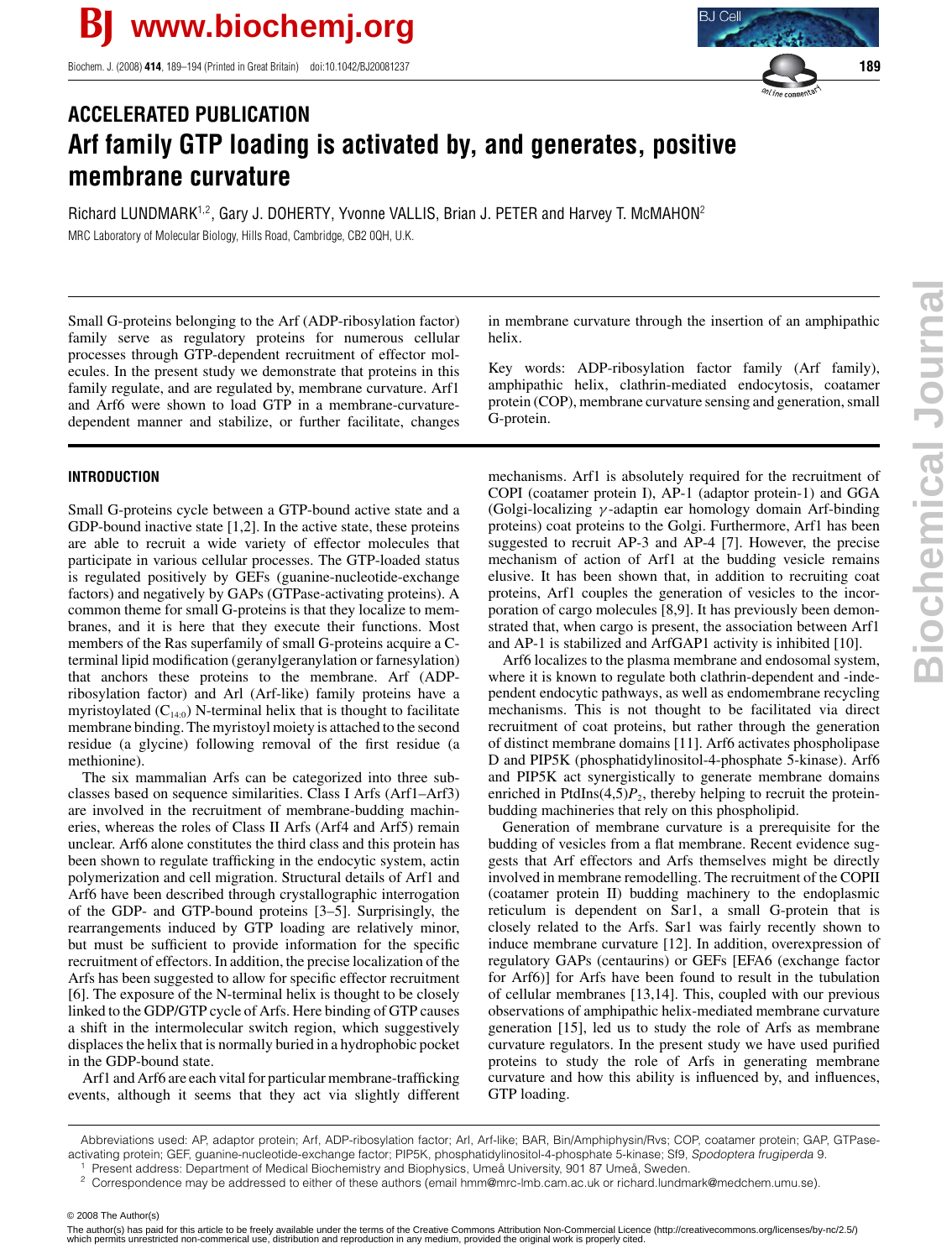## **EXPERIMENTAL**

#### **cDNA construct preparation**

cDNA constructs encoding human Arf1 and Arf6 were obtained from the cDNA Resource Center, Guthrie Research Institute, Sayre, PA, U.S.A. Full-length Arf1 (residues 1–181), Arf1  $\Delta$ N-terminus (residues 18–181) and full-length Arf6 (residues 1–175) were subsequently cloned into the  $p$ Bac4 $\times$ 1 vector for baculovirus expression or the pET15b vector for bacterial expression. The Arf6 K3E mutation was generated by sitedirected mutagenesis. The plasmid encoding *N*-myristoyltransferase was kindly provided by Dr Sean Munro of this laboratory.

### **Protein expression and protein purification**

Histidine-tagged myristoylated Arf1, Arf6 and the Arf6 K3E mutant were purified from baculovirus-infected Sf9 (*Spodoptera frugiperda* 9) insect cells using nickel–agarose beads and gel filtration. Arf1 was expressed in *Escherichia coli* BL21 strain with or without the *N*-myristoyltransferase-encoding plasmid mentioned above and purified as described in [16].

## **Liposome binding and tubulation**

Generation of liposomes from total brain lipids (Folch fraction I) (Sigma–Aldrich) or synthetic lipids (Avanti Polar Lipids), and specification of liposome diameter (made by sequential filtration) were performed as previously described [13]. The sequential filtration results in slightly lower concentrations of smaller-diameter versus larger-diameter liposomes being present in assays. Liposome-binding assays were performed as previously described [13]. Briefly, proteins were incubated together with 1 mg/ml liposomes, followed by centrifugation and analysis of the pellet and supernatant by SDS/PAGE and Coomassie Blue staining. *In vitro* liposome-tubulation assays were performed and the results analysed as previously described [13].

### **Real-time fluorescence GTP-loading assay**

GTP loading of Arfs was measured as described in [17]. Briefly, purified GDP-loaded Arfs ( $0.5 \mu M$ ) were incubated at  $37 \, \textdegree C$  in the presence or absence of liposomes (final concn. 0.1 mg/ml Folch lipids) and HKM buffer (50 mM Hepes, pH 7.2, 120 mM potassium acetate and  $1 \text{ mM MgCl}_2$ ) and loading was induced by sequential addition of 1 mM GTP and 2 mM EDTA. Tryptophan fluorescence was measured at 340 nm after excitation at 297.5 nm in a FluoroMax-2 fluorimeter (Horiba Jobin Yvon Ltd.). Data was normalized by setting the fluorescence value before induction of GTP loading to zero and the value obtained after 1000 s for the 50 nm liposomes and Arf1/Arf6 respectively as the maximum value in each experimental set. All data were processed identically and are presented as a percentage of the maximum value to demonstrate differences in GTP loading.

### **RESULTS**

In the Arf–GDP crystal structure, amino acids 2–10 form a helical structure buried in a hydrophobic pocket in the core of the protein (PDB code: 1HUR). However, upon the structural rearrangements induced by GTP binding, this helix is thought to be displaced from its groove. It was previously shown that myristoylation of the Nterminal helix is absolutely required for membrane binding in the GDP-bound state and that point mutations in this helix decreased binding to membranes [17,18]. Helical-wheel presentations of the N-terminal amino acids of Arf1 and Arf6 show that, when the myristoylation of the first glycine residue is taken into account, the helices have an amphipathic nature (Figure 1A). Sequence comparison of the N-termini of Arfs and Arls shows that the amphipathic properties of the first 13 amino acids are conserved in many family members (Figure 1B). We analysed the binding of purified Arf1 to artificially generated liposomes in the presence of GTP or GDP. When Arf1 was purified from insect cells or bacteria co-expressing *N*-myristoyltransferase, which enables myristoylation, robust membrane binding was observed. This was true for both GTP- and GDP-loaded Arf1, although more efficient binding was observed when GTP was included in the assay. However, if Arf1 was purified without myristoylation or without the N-terminus, no significant binding could be detected (Figure 1C). These results are in agreement with the findings of previous studies and demonstrate that our proteins are functional and behave as would be expected [16,17]. Similar results were obtained for Arf6, but Arf6 bound even more strongly to membranes in the absence of GTP, probably due to binding sites on the protein core ([19,20] and results not shown).

The association of Arfs with membranes even in the GDPbound state suggested that membrane binding of the myristoylated protein does not necessarily involve the exposure of the amphipathic helix. Thus the helix itself might not be absolutely required for binding, but may instead have a more elaborate role. We reasoned that, following GTP-dependent release of the amphipathic helix, it might insert into the lipid bilayer and subsequently impose positive membrane curvature by acting as a wedge [21]. To study this, liposomes were incubated together with myristoylated Arf1 or Arf6 and GTP or GDP and analysed using electron microscopy (Figure 1D). We found that the normal spherical morphology of the liposomes always persisted after incubation with either GDP-loaded Arf1 or Arf6. However, after incubation with either GTP-loaded Arf1 or Arf6, we consistently observed a drastic change in the shape of many of the liposomes. Frequently, straight tubular structures with an apparent diameter of  $45 \pm 5$  nm were observed (Figure 1D; arrowheads). In addition, smaller 13–17-nm-diameter tubular structures were detected (Figure 1D; asterisks). We have observed similar structures on rare occasions with the N-BAR domain of amphiphysin (results not shown). [N-BAR domains are BAR (Bin/Amphiphysin/Rvs) domains with an N-terminal amphipathic helix.] The nature of such small structures is uncertain, but might result from single layers of lipids being forced into tubular micelles. These results suggest that Arfs generate high membrane curvature in a GTP-dependent manner through the insertion of a helix in the lipid bilayer.

In theory, the insertion of a helix into the membrane would be favoured by positive membrane curvature, since the lipid headgroups apposing the helix would be more separate from one another. This would be reflected by increased membrane binding as the liposome diameter decreases. To test this, we generated liposomes with low curvature (800 nm in diameter) and high curvature (50 nm in diameter) and assayed binding of Arf1–GTP and Arf6–GTP to these liposomes (see the insets to Figures 2A and 2B and see the Discussion). The results indicate that both Arf1 and Arf6 show a small increase in binding in the presence of higher-curvature liposomes (insets to Figures 2A and 2B). Curvature-sensitivity in this assay may reflect an increased amount of GTP loading, since amphipathic helix insertion occurs in response to GTP binding (Figure 1D), which would decrease protein off-rates from membranes. We therefore studied GTP loading in the presence of liposomes of different diameters. The structural rearrangements in Arfs upon GTP binding can be detected by an increase in tryptophan fluorescence [22]. This can be used to analyse GTP loading in real time [17]. No

<sup>© 2008</sup> The Author(s)<br>The author(s) has paid for this article to be freely available under the terms of the Creative Commons Attribution Non-Commercial Licence (http://creativecommons.org/licenses/by-nc/2.5/) which permits unrestricted non-commerical use, distribution and reproduction in any medium, provided the original work is properly cited.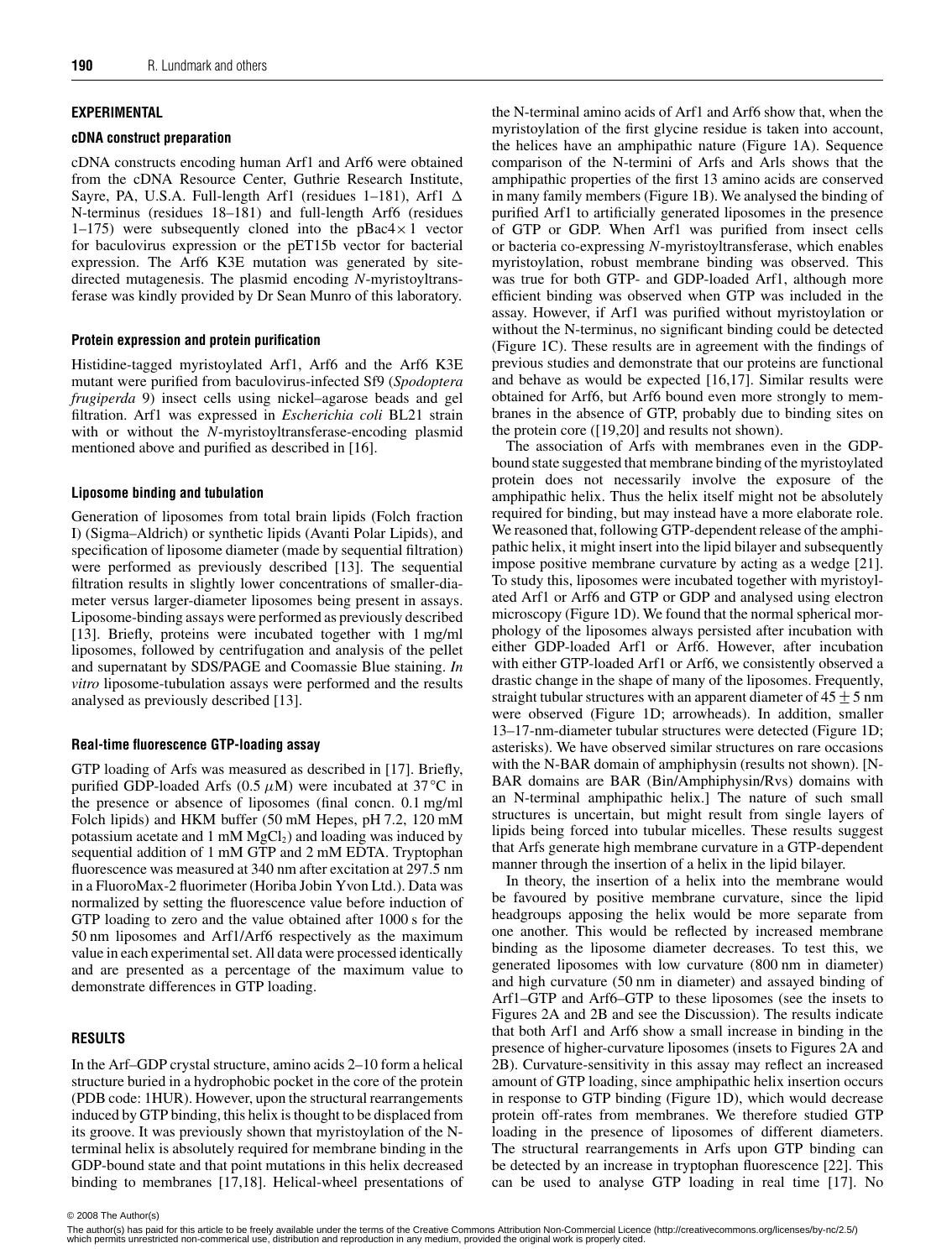

#### **Figure 1 Arfs induce membrane curvature in a GTP-dependent manner**

(**A**) Helical-wheel representation of amino acids (a.a.) 2–13 in Arf1 (top wheel) and 2–11 in Arf6 (bottom wheel). Hydrophobic and charged amino acids are highlighted by dark grey circles or light grey circles respectively. Myristoylation of the second residue (glycine) is depicted by the long oval containing the word 'myristoyl'. (**B**) Sequence alignment of the N-terminal amino acids of Arf/Arl family members. Hydrophobic amino acids are highlighted in dark grey. (**C**) Liposome co-sedimentation assays. Liposomes generated from brain-derived lipids (Folch fraction I) were incubated with the indicated proteins and GTP or GDP before centrifugation and analysis of supernatants (S) and pellets (P) by SDS/PAGE and Coomassie Blue staining. A control experiment where protein was incubated in the absence of liposomes is shown. The proteins used were myristoylated Arf1 purified from Sf9 insect cells [myr-Arf1 (Sf9)], Arf1 purified from bacteria [Arf1 (bacteria)], myristoylated Arf1 purified from bacteria co-expressing N-myristoyltransferase [myr-Arf1 (bacteria)] and N-terminally truncated Arf1 purified from bacteria [AN-term Arf1 (bacteria)]. (D) Electron micrographs of negatively stained 800 nm liposomes incubated in the presence of equal concentrations of proteins (10 μM) and nucleotides (100 μM) as indicated. Arrowheads indicate tubules that are approx. 45 nm in diameter and asterisks indicate tubules that are 13–17 nm wide. Scale bars represent 100 nm. Abbreviation: myr, myristoylated.

increase in tryptophan fluorescence was observed on the binding of GDP-loaded Arf1/Arf6 to membranes (results not shown). This strongly suggests that the amphipathic helix does not change conformation upon lipid binding *per se*, a finding consistent with the observation that this helix is buried in the core of the GDPbound Arf [15]. By incubating Arf1 with liposomes of different diameters in the presence of GTP, we were able to observe that Arf1 was loaded more quickly with GTP, and to a greater extent, in the context of higher liposome curvature (Figure 2A). As was previously observed, GTP loading was very slow in the absence of membranes [17,23]. Similar results were obtained for the loading of Arf6 (Figure 2B). Thus curvature-sensitive GTP loading may be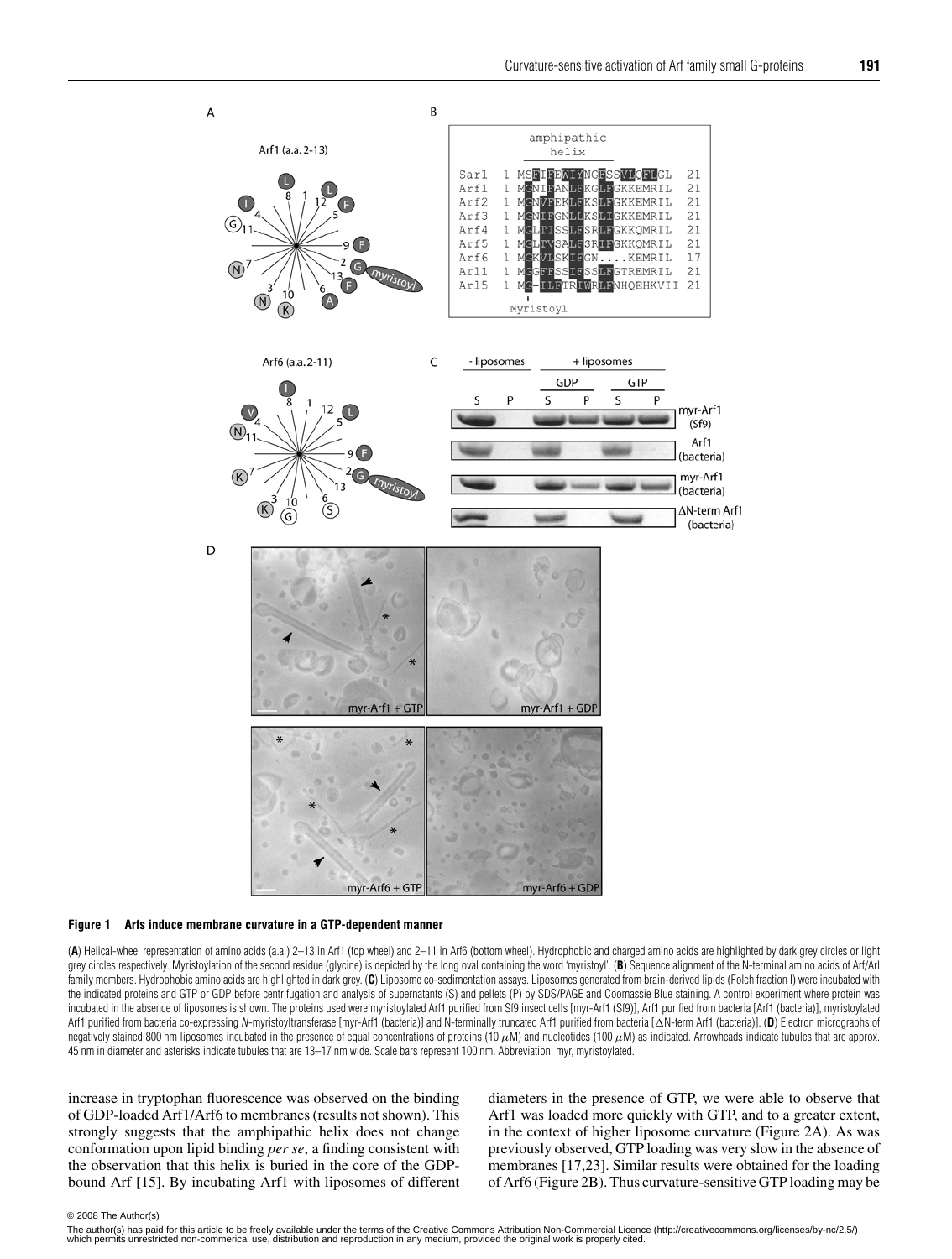

#### **Figure 2 Arf-family proteins are activated by high positive membrane curvature**

(**A**)–(**C**) Indicated proteins were incubated together with or without liposomes (−lip) of the indicated diameters and GTP. GTP loading was analysed in real time by measuring tryptophan fluorescence (see the Experimental section). Fluorescence is presented as a percentage of the value at 1000 s for 50 nm liposomes and Arf1 and Arf6 respectively. Insets in (**A**) and (**B**) shows liposome binding assays of Arf1 (A) and Arf6 (B) in the absence or presence of liposomes of different diameters. S, supernatant; P, pellet. Results shown in (A)–(C) are representative of three independent experiments with the same set of proteins and lipids. (D) Electron micrographs of negatively stained liposomes incubated together with GTP-loaded Arf6 (left) and Arf6 K3E (right). The scale bar represents 100 nm. The asterisks and arrowheads have the same meaning as in Figure 1. myr, myristoylated. (**E**) Epifluorescent micrograph of a HeLa cell expressing a myc-tagged constitutively active Arf6 mutant (Arf6 Q67L-myc). Arrowheads indicate tubular localization. The scale bar represents 5 μm. (**F**) Schematic model of the GTP-dependent role of Arfs as curvature sensors at the rim of a budding vesicle. Arfs loaded with GDP (ARF–GDP) display a transient membrane binding while Arfs bound to GTP (ARF–GTP) stay membrane-associated within the diffusion barrier generated by positive membrane curvature.

a general property of Arf-family proteins. Liposomes of different diameters did not on their own yield any significant change in fluorescence (Figure 2C and results not shown). The increase in the extent of GTP loading in the context of higher membrane curvature probably reflects a change in the steady-state distribution of Arfs, with more being found bound to the morehighly-curved membranes.

Our present results suggest that the N-terminus of Arfs is responsible for both curvature sensing and generation. We therefore created a point mutant (Arf6 K3E) in the helix to disrupt a positively charged residue that would be expected to align with the negatively charged lipid headgroups once the helix is inserted in the membrane. We used Arf6 as a model, since this protein showed greater curvature-sensitivity than did Arf1. We chose to mutate this particular residue since, according to the structure, this mutation should not affect myristoylation or localization of the helix in the GDP-bound state (having no interaction with other residues in the crystal structure), while being sufficiently Nterminal to be readily accessible for membrane insertion. When the Arf6 K3E mutant was assayed for its ability to load GTP,

<sup>© 2008</sup> The Author(s)<br>The author(s) has paid for this article to be freely available under the terms of the Creative Commons Attribution Non-Commercial Licence (http://creativecommons.org/licenses/by-nc/2.5/) which permits unrestricted non-commerical use, distribution and reproduction in any medium, provided the original work is properly cited.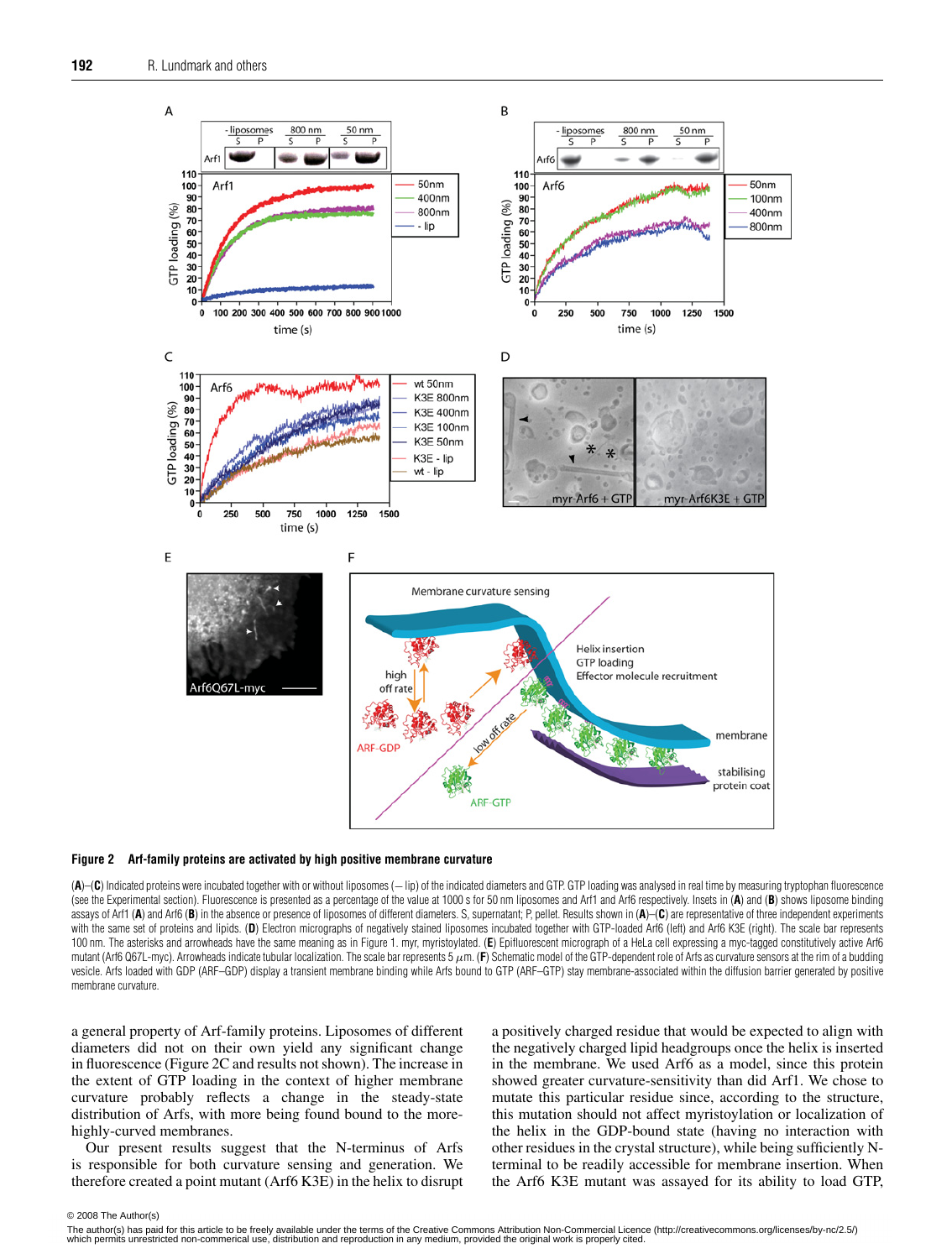we found that this protein loads GTP at the same rate as wildtype Arf6 in the absence of liposomes (Figure 2C). However, when liposomes of differing diameters were added to the reaction mixture, we found that Arf6 K3E showed a slight increase in the GTP-loading rate, but this increase was independent of liposome diameter. This strongly suggests that the introduced mutation renders the helix unable to properly insert in the membrane and therefore Arf6 K3E cannot respond to membrane curvature. We next examined whether the K3E mutation affected membrane curvature generation. Liposomes that had been incubated together with wild-type Arf6 or Arf6 K3E were analysed by electron microscopy. Indeed we found that, in contrast with wild-type Arf6, Arf6 K3E was unable to tubulate liposomes (Figure 2D). To resolve whether GTP loading might result in a tubular localization of Arf6 *in vivo*, we expressed constitutively GTP-associated Arf6 (Arf6 Q67L-myc). This protein was indeed found on tubular structures in cells, which is consistent with curvature-sensitive membrane binding of this protein.

Taken together, our data are consistent with a model in which Arf family proteins function as membrane curvature sensors and further facilitate membrane budding through direct GTPdependent membrane remodelling (Figure 2E). In the GDP-bound state, myristoyl-enabled membrane binding of Arfs is insufficient, owing to a relatively high off-rate. This can be overcome by the local high positive membrane curvature seen, for example, at a budding vesicle. In addition, GEFs function to induce local GTP loading of Arfs that subsequently generate curvature via insertion of the helix, thereby creating a positive-feedback loop. Once the helix is inserted, a diffusion barrier is probably created, since Arfs are probably unable move into the negative curvature surrounding the positive curvature of the budding membrane (tubule or vesicle). A high local concentration of Arf–GTP with lowered off-rate is obtained that can recruit effector molecules to this precise location where budding is in progress. Subsequently, coat proteins are recruited that help to stabilize the budding vesicle.

#### **DISCUSSION**

Cellular processes such as morphogenesis and signalling are complex, and regulatory proteins are required to orchestrate and drive the membrane remodelling, cargo sorting and cytoskeletal rearrangements that must occur during such events. Small Gproteins of the Arf and Arl families function as such regulatory units, owing to their ability to define processes in a spatial and temporal manner and transmit this information to effector molecules.

In the present study we have shown that Arf family proteins generate and sense membrane curvature through an amphipathic helix that can be inserted into the lipid bilayer in a GTP-driven manner. Given that amphipathic helix insertion leads to the induction of local positive membrane curvature, this can result in curvature-sensitivity in the rate of Arf insertion. Furthermore, once a helix has inserted, this will help to drive the curvature preferred by the next Arf molecules. Through this mechanism, GTP-loaded Arfs are organized in high concentrations at local sites of positive membrane curvature. In this context, membrane curvature functions as a base for protein recruitment. This ability makes Arfs unique among small G-proteins and might explain why they are used in membrane budding. Previous studies on Arf1 and Sar1p have shown that mutations in the helix that renders it less hydrophobic results in an increased off-rate from the membrane [12,17]. These findings are consistent with our results and show that mutations in the helix affect both membrane binding and curvature-sensitivity. Also, the binding of Arf–GTP to a membrane feeds back to generate or stabilize even higher curvature, which will drive the progression of membrane budding both directly and indirectly through increased recruitment of curvature effector proteins. Since insertion of the helix is dependent upon the GDP/GTP status of Arf, the procedure can be arrested or promoted by GAPs and GEFs respectively. Interestingly several Arf-specific GAPs and GEFs are predicted to contain BAR domains that are known to sense, stabilize and generate membrane curvature [13]. This is in agreement with our model for the function and regulation of Arfs. Our results could also suggest that the need for GEFs in membrane budding might be to initially recruit Arfs and that, once the curvature is generated, Arfs can drive the process via their curvature-sensitivity. It has been proposed that ArfGAP1, which is curvature-sensitive owing to helix insertion, promotes hydrolysis of Arf–GTP at the positive curvature on the vesicle, but that Arf–GTP at the vesicular neck, with negative curvature, is unaffected [24]. However, from our results it is difficult to envisage how Arf-GTP can be located at sites of negative curvature while ArfGAP cannot, since they both localize better to increasing positive membrane curvature.

Arf6 has been ascribed several roles, which include the regulation of membrane trafficking, actin rearrangements and membrane–cytoskeleton interactions [2,25]. We found that the amphipathic helix of Arf6 is shorter than the helix in other Arf-family members. In addition, Arf6 is thought to be continuously associated with membranes, perhaps since core residues in Arf6 bind more efficiently to membranes than those of others such as Arf1. This suggests that the role of Arf6 may have evolved to function more as a sensor than as a generator of membrane curvature. Arf6 has been shown to function in clathrinindependent endocytic and recycling pathways for MHC class I proteins and CD59 [26,27]. Morphologically, these pathways are characterized by tubular rather than vesicular structures. Our results suggest that Arf6 is adapted to localize and function at such membrane tubules. It is possible that the shorter helix in Arf6 is more suitable in this system. The role of Arf6 has been suggested to be largely dependent upon effects on  $PtdIns(4,5)P_2$ levels [14]. Our *in vitro* data, however, show that Arf6 also has a direct effect on lipid packing, resulting in, and depending upon, membrane shape modulation.

In conclusion, we propose that proteins in the Arf and Arl families of small G-proteins serve as GTP-dependent sensors and drivers of membrane shape. This ability will help to define local areas of activity that are fine-tuned by the characteristics of effector molecules. The unresolved functions of the less-studied Arfs will probably also require the ability to sense membrane curvature. Whether this includes direct roles in vesicular budding, or indirect regulation of membrane remodelling, remains to be seen.

We thank Dr Sven Carlsson (Department of Medical Biochemistry and Biophysics, Umeå University, Umeå, Sweden) for advice. R.L. was supported by the Swedish Research Council, the Medical Faculty of Umea University and the Magn. Bergvalls Foundation. G. J. D. was supported by a Trinity College Cambridge Internal Graduate Studentship. We declare no competing interests.

#### **REFERENCES**

- 1 Gillingham, A. K. and Munro, S. (2007) The small G proteins of the Arf family and their regulators. Annu. Rev. Cell Dev. Biol. **23**, 579–611
- 2 D'Souza-Schorey, C. and Chavrier, P. (2006) ARF proteins: roles in membrane traffic and beyond. Nat. Rev. Mol. Cell Biol. **7**, 347–358
- 3 Pasqualato, S., Menetrey, J., Franco, M. and Cherfils, J. (2001) The structural GDP/GTP cycle of human Arf6. EMBO Rep. **2**, 234–238
- 4 Amor, J. C., Harrison, D. H., Kahn, R. A. and Ringe, D. (1994) Structure of the human ADP-ribosylation factor 1 complexed with GDP. Nature **372**, 704–708

© 2008 The Author(s)<br>The author(s) has paid for this article to be freely available under the terms of the Creative Commons Attribution Non-Commercial Licence (http://creativecommons.org/licenses/by-nc/2.5/) which permits unrestricted non-commerical use, distribution and reproduction in any medium, provided the original work is properly cited.